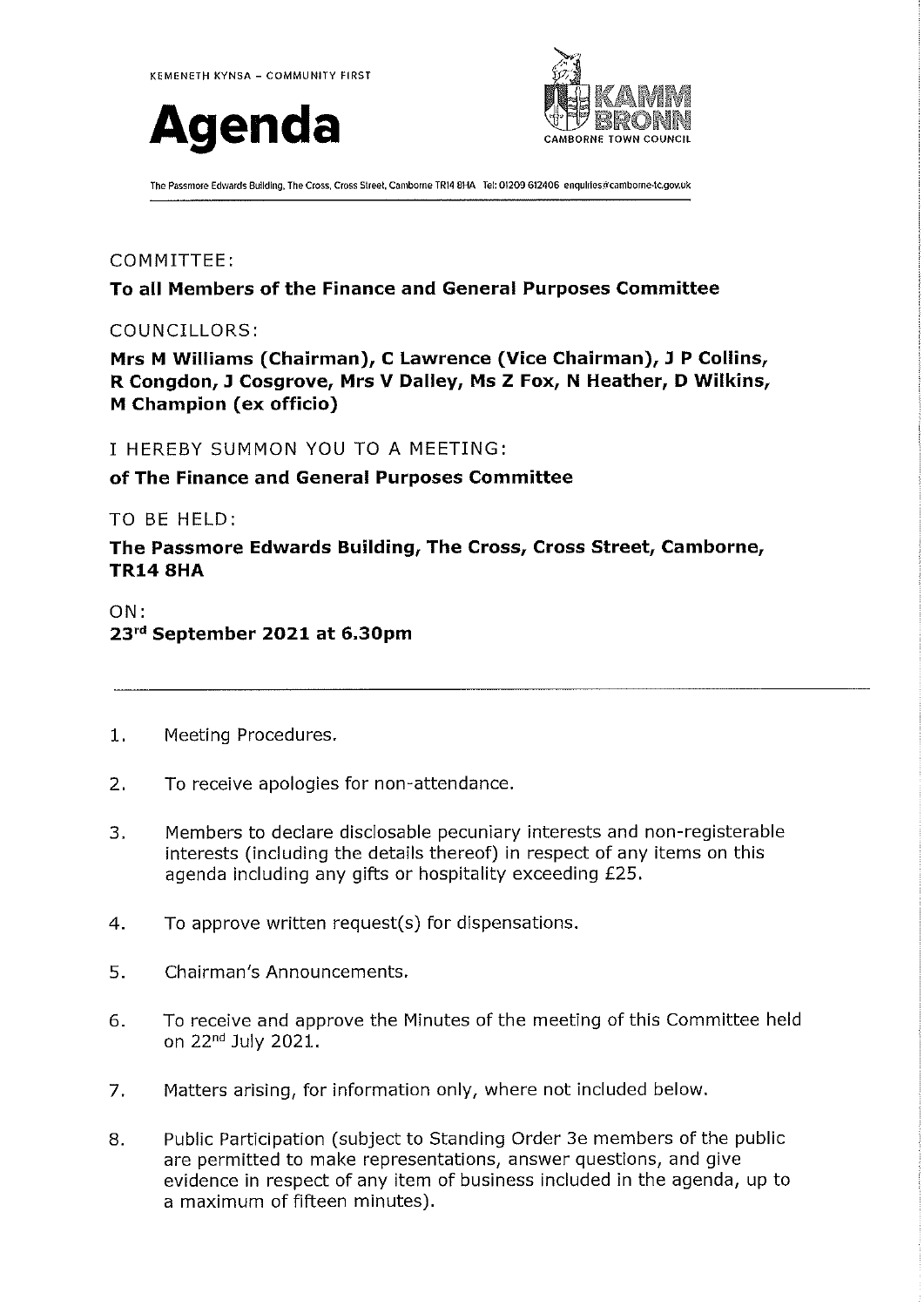- 9. To receive grant applications from:
	- $\mathbf{I}$ **Barripper Village Association**
	- $\mathbf{ii}$ Camborne Day Centre
	- $iii)$ Cornwall Air Ambulance Trust

agree action and authorise expenditure.

- 10 To receive the External Audit Notice of Completion for year 2020/2021 and Notice of Conclusion of Audit Notice and agree action.
- $11.$ To receive and approve the Bank Cash and Investment Reconciliation, Earmarked Reserves Report and Detailed Income & Expenditure by Budget Heading report up to the end of July 2021.
- $12.$ To receive a draft Councillor Monthly Audit Schedule and agree action.
- 13. To receive and approve the appointed Councillors' Internal Audit Reports for April/May/June 2021 by Councillor Wilkins and V Dalley.
- $14.$ To receive and approve the appointed Councillors' Internal Audit Reports for July and August 2021 by Councillor Fox and Lawrence.
- 15. To approve the payment of invoices received for the whole month of July 2021.
- 16. To approve payments made during the whole month of July 2021, made under Financial Regulation 4.1, 4.5, 5.4, 5.5, 6.2, 6.7 and 7.2.
- $17.$ To approve payments for the month of August 2021 made under Financial Regulation 4.1, 4.5, 5.4, 5.5, 6.2, 6.7 and 7.2.
- 18. To approve payments made during the month of August 2021 made under the delegated authority of the Chairman and Vice-Chairman.
- 19. To receive and approve the Bank Cash and Investment Reconciliation. Earmarked Reserves Report and Detailed Income & Expenditure by Budget Heading report up to the end of August 2021.
	- i. To receive a supporting report from the Responsible Finance Officer regarding income and expenditure to the end of August 2021 and agree action.
- 20. To receive a report of expenditure delegated to the Town Clerk from the date of the July meeting and up to the date of this meeting for approval. (To follow)
- 21. To approve payments for the month of September 2021 up to the date of the meeting made under Financial Regulation 4.1, 4.5, 5.4, 5.5, 6.2, 6.7 and 7.2. (To follow)
- $22.$ To approve the payment of invoices received for the month of September 2021, up to date schedule to be tabled at the meeting. (To follow)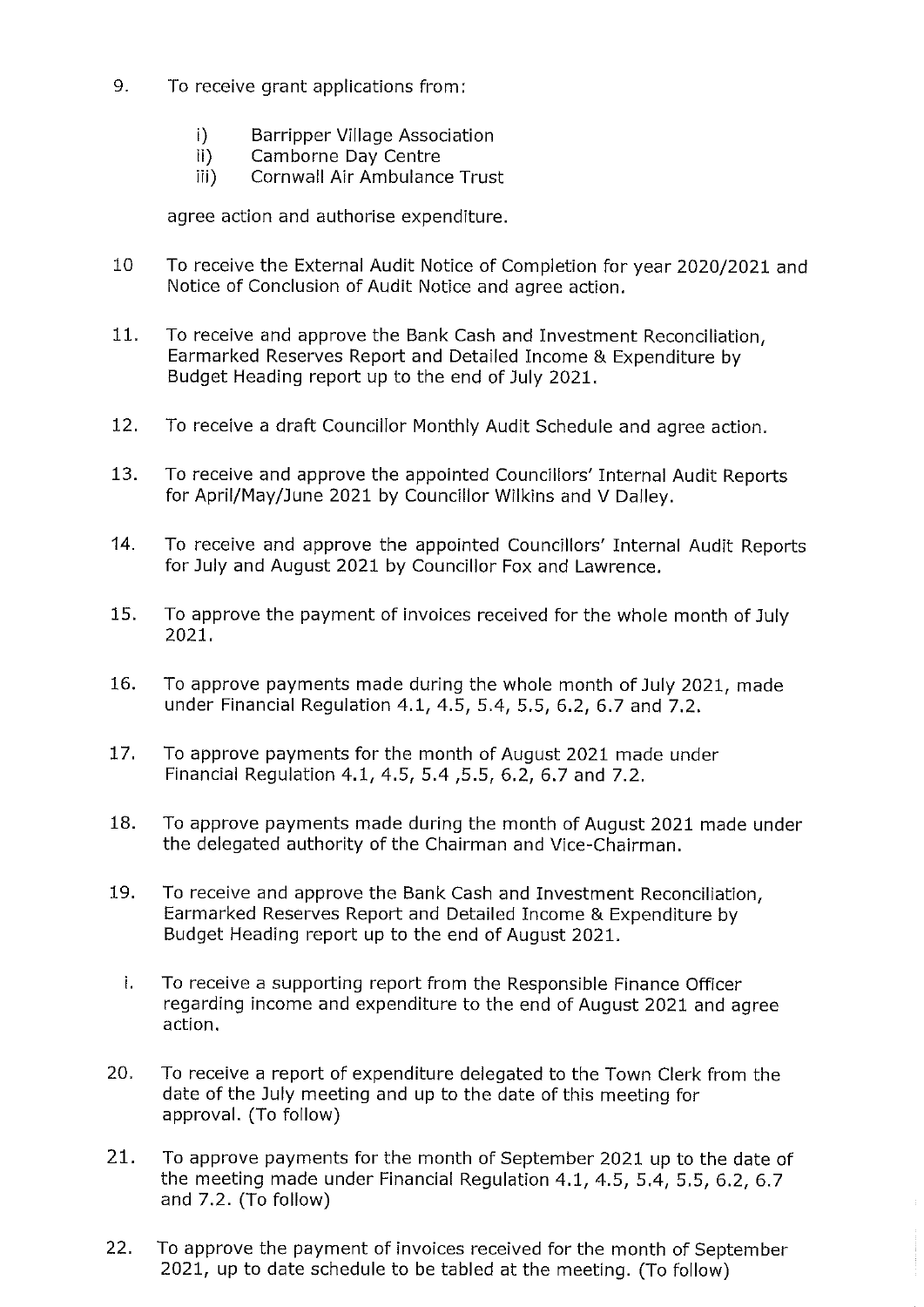- 23. To consider office items for disposal and agree action.
- 24. To receive a recommendation from the Staffing Committee:

S.779.10 RESOLVED:to recommend to the Finance & General Purpose Committee that a budget of £2,000 be allocated for staff and Councillors sessions on the Town Council's Corporate Plan.

Agree action and authorise expenditure.

- 25. To receive a report from the Responsible Finance Officer regarding the Council's secondary banking provision and agree action.
	- ii. To receive supporting information in relation to the Public Sector Deposit Loan yield history and charges.
- 26. To receive a report and thanks from grant recipient Create CIC.
- 27. To receive a letter from Royal Mail regarding service terms and conditions, agree action and authorise expenditure.
- 28. To receive a written report from the Senior Library Officer to consider arrangements and budget for Lino Printing Sessions provided by the Library Service, agree action and authorise expenditure.
- 29. That the Council resolves under the 1960 Public Bodies (Admission to Meetings) Act, to exclude the press and public due to the confidential nature of the business to be discussed.
- 30. To receive a quotation for a valuation on Council owned paintings, agree action and authorise expenditure.

Given under my hand this:

#### **16th Day of September 2021**

**Samantha Hughes**  Town Clerk

This meeting has been advertised as a public meeting and as such could be filmed or recorded by **broadcasters, the media and members of the public.** 

Please be aware that whilst every effort is taken to ensure that members of the public are not filmed, we cannot guarantee this, especially if you are speaking or taking an active role.